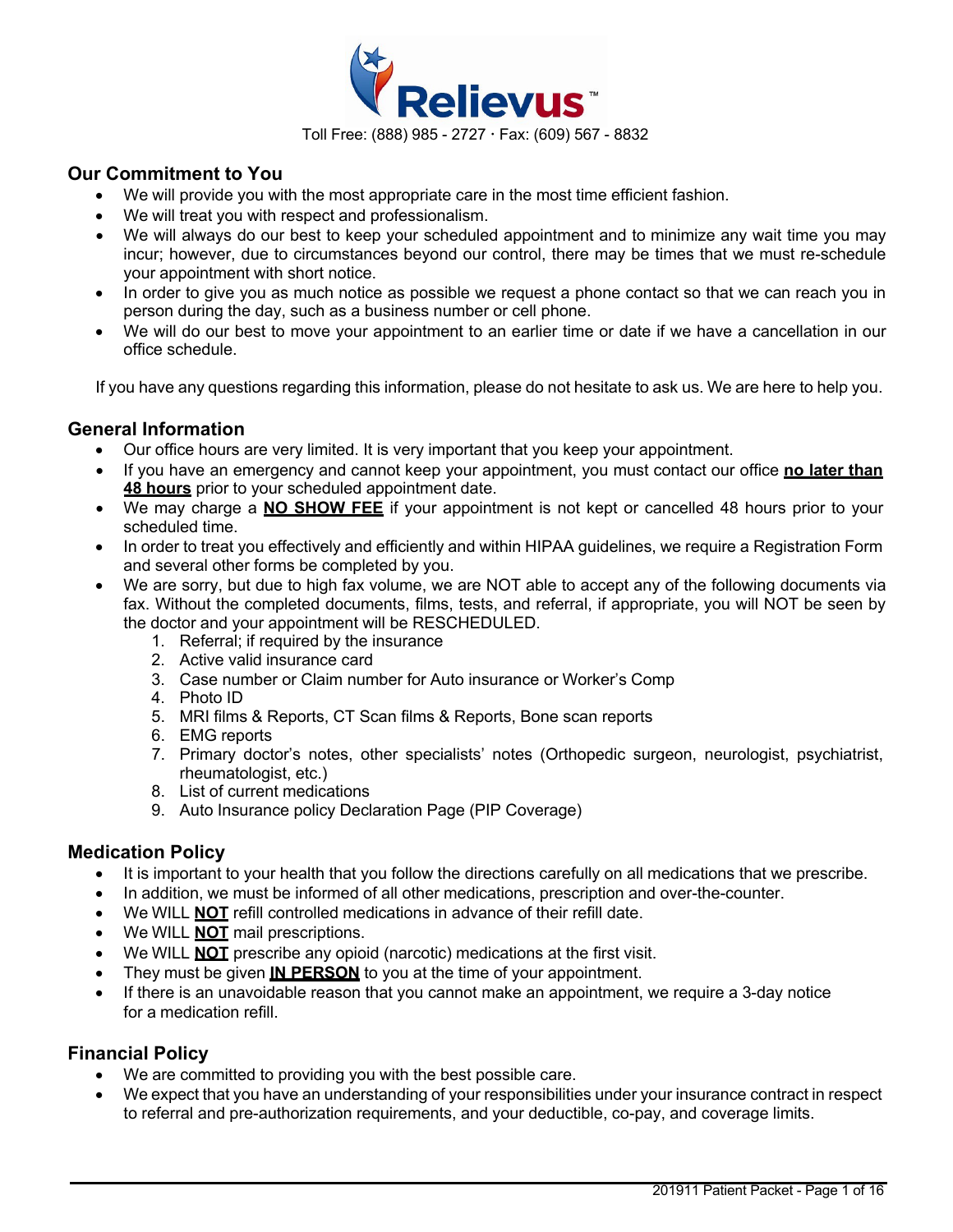- In order to achieve your maximum allowable benefits, we need your assistance and your understanding of our payment policy.
- Payment is due in full at time of service, unless you have made payment arrangements in advance with our business office.
- If you have insurance coverage with one of the plans we participate with, we will bill your insurance company along the guidelines of our contract; however, we require that **ALL COPAYS OR DEDUCTIBLES be paid at the time of service.**
- If you have an insurance with which we do not participate, we ask that payment be made at the time services are rendered and your insurance company will reimburse any amount due to you directly.
- Returned checks will be subject to **an additional \$35.00 service fee.**
- We will gladly discuss your proposed treatment and answer any questions relating to your insurance. Please realize; however, that your insurance is a contract between you, your employer and the insurance company. We are not a party to that contract.
- While filing of insurance claims is a courtesy we extend to our patients, all charges are the responsibility of the patient from the date the services are rendered.
- You will be required to show a copy of your insurance card at the time of service.
- If you do not have your insurance information or we are unable to verify your coverage, you will be required to pay for the services rendered to you that day.
- If your insurance coverage terminates or changes, you are responsible for notifying us of this change immediately so that we can assist you in receiving your maximum reimbursement.

## **Missed Appointments**

- Please help us serve you better by keeping scheduled appointments.
- **Unless cancelled at least 48 hours in advance,** our policy is to charge a **NO SHOW FEE** for missed office appointments.
- **Missed appointments for procedures performed at surgery centers will incur a fee of \$100. This includes not following instructions; stopping of medications, food/drink restrictions and having a driver.**

## **Communication**

• You authorize Relievus and our subcontractors including our debt collection agency to contact you via email and/or text regarding your account. If you do not wish for us to contact you in this manner, you will notify our office in writing.

**I HAVE READ the Financial Policy. I UNDERSTAND and AGREE to this Financial Policy. I GUARANTEE payment of all charges incurred for the account. I hereby assign benefits to RELIEVUS for all claims submitted to my insurance on my behalf. I further agree to pay any attorney's fee, court cost and related collection fees incurred.**

| <b>Patient Print Name</b>                     | <b>Patient Signature</b>                     | Date |
|-----------------------------------------------|----------------------------------------------|------|
| Responsible Party Print Name (if not patient) | Responsible Party Signature (if not patient) | Date |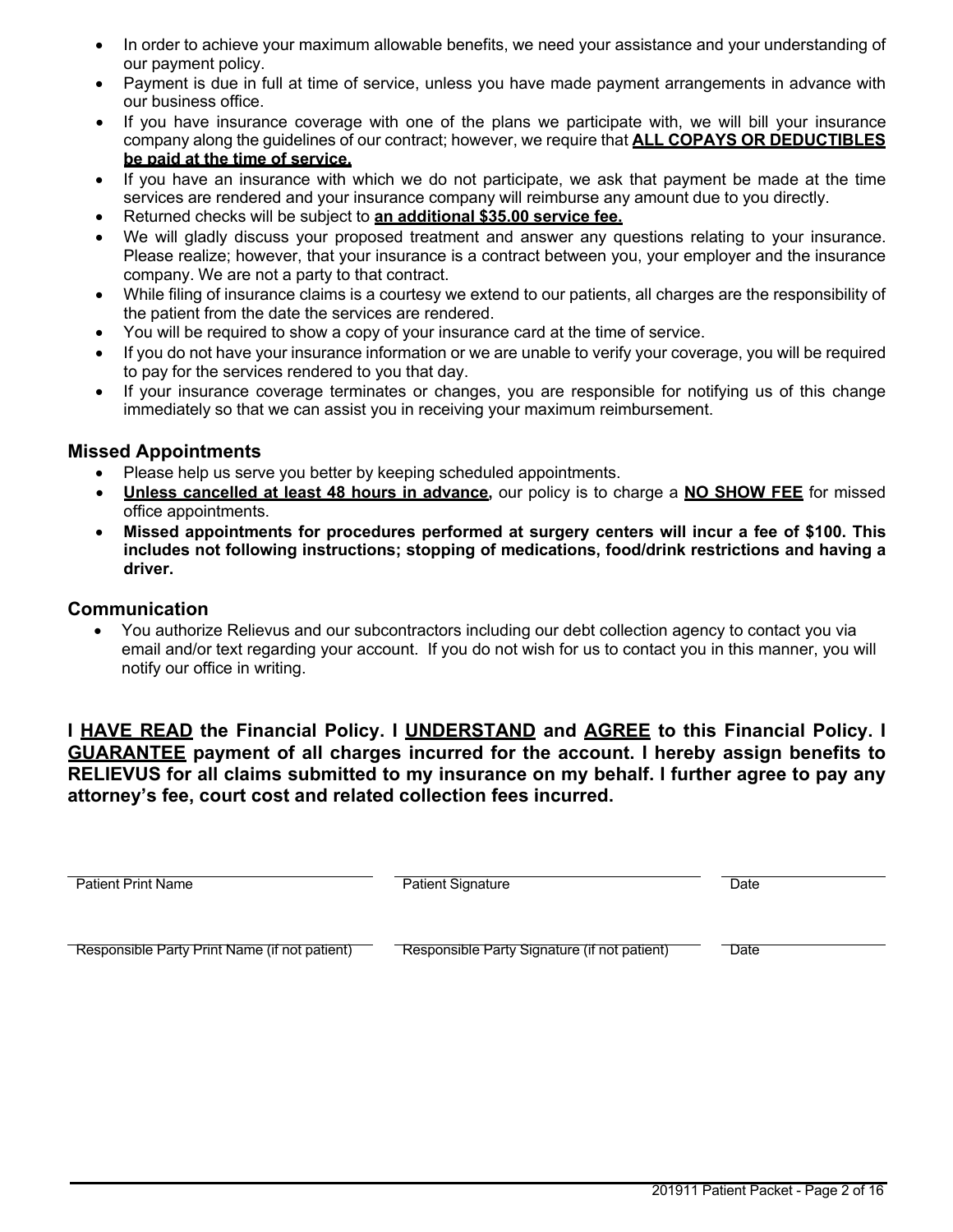

### **Important Note Regarding After Hours/Weekend Services**

**Relievus** provides care for chronic problems. As such, our patients are not expected to require urgent care or immediate contact with this practice after hours. If you have an urgent medical problem after regular business hours (8AM to 5PM Monday through Friday) or over the weekend, please do one of the following:

- Contact your primary care physician
- Go to an urgent care center
- Go to the emergency department of the nearest hospital

It is permissible that you obtain medications from these physicians for any acute pain or new injury that you have.

It is your responsibility to contact us within the next two business days to inform us of any changes, additions, or deletions made to your narcotic regimen. All non-narcotic changes should be reported at your next office visit.

Thank you in advance.

By signing below, you agree that you have read the above notice regarding after hours/weekend services and that you understand your responsibilities.

Patient Name **Date Contains Container Container Container Container Container Container Container Container Date**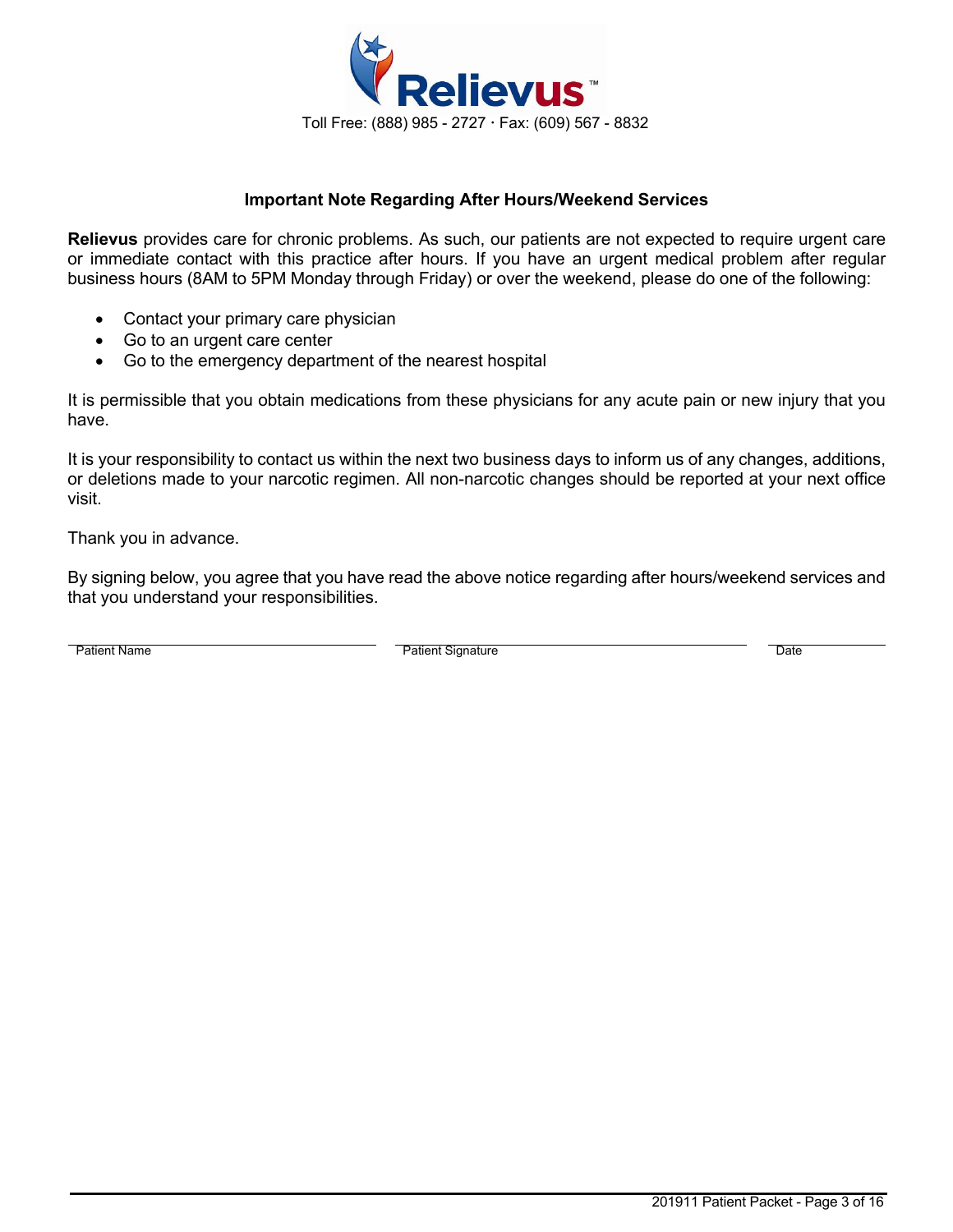

## **Patient Information**

|                  |                                                                                                                                                                                                                               |  | Sex: $\Box$ M $\Box$ F                                                                                                                                                                                                                                                               |
|------------------|-------------------------------------------------------------------------------------------------------------------------------------------------------------------------------------------------------------------------------|--|--------------------------------------------------------------------------------------------------------------------------------------------------------------------------------------------------------------------------------------------------------------------------------------|
|                  |                                                                                                                                                                                                                               |  |                                                                                                                                                                                                                                                                                      |
|                  |                                                                                                                                                                                                                               |  |                                                                                                                                                                                                                                                                                      |
|                  |                                                                                                                                                                                                                               |  |                                                                                                                                                                                                                                                                                      |
|                  |                                                                                                                                                                                                                               |  |                                                                                                                                                                                                                                                                                      |
|                  |                                                                                                                                                                                                                               |  | Home Phone: 2 <sup>nd</sup> Phone: 2 <sup>nd</sup> Phone: Email: 2001.                                                                                                                                                                                                               |
|                  |                                                                                                                                                                                                                               |  |                                                                                                                                                                                                                                                                                      |
|                  |                                                                                                                                                                                                                               |  |                                                                                                                                                                                                                                                                                      |
|                  |                                                                                                                                                                                                                               |  | Family Doctor: _____________________________Phone: ______________________________                                                                                                                                                                                                    |
| <b>INSURANCE</b> |                                                                                                                                                                                                                               |  | Date of Accident (if applicable):_________________Type of Accident: _______________________________<br>Please briefly describe the accident. If necessary, you may use the back of this page. Please also note                                                                       |
|                  |                                                                                                                                                                                                                               |  | <b>Primary Insurance Name:</b> $\Box$ <b>Primary Insurance Name:</b> $\Box$ <b>Primary Insurance Name:</b> $\Box$ <b>Primary Insurance Name:</b> $\Box$ <b>Primary Insurance Name:</b> $\Box$ <b>Primary Insurance Name:</b> $\Box$ <b>Primary Insurance Name:</b> $\Box$ <b>Pri</b> |
|                  |                                                                                                                                                                                                                               |  |                                                                                                                                                                                                                                                                                      |
|                  |                                                                                                                                                                                                                               |  |                                                                                                                                                                                                                                                                                      |
|                  | Subscriber: Nelationship: Nelationship: Nelationship: Nelationship: Nelationship: Nelationship: Nelationship: Nelationship: Nelationship: Nelationship: Nelationship: Nelationship: Nelationship: Nelationship: Nelationship: |  |                                                                                                                                                                                                                                                                                      |
|                  |                                                                                                                                                                                                                               |  | Subscriber Date of Birth: Subscriber SS #: Contract Date of Birth:                                                                                                                                                                                                                   |
|                  |                                                                                                                                                                                                                               |  |                                                                                                                                                                                                                                                                                      |
|                  |                                                                                                                                                                                                                               |  |                                                                                                                                                                                                                                                                                      |
|                  |                                                                                                                                                                                                                               |  |                                                                                                                                                                                                                                                                                      |
|                  |                                                                                                                                                                                                                               |  | Subscriber: Nelationship: Nelationship: Nelationship: Nelationship: Nelationship: Nelationship: Nelationship: Nelationship: Nelationship: Nelationship: Nelationship: Nelationship: Nelationship: Nelationship: Nelationship:                                                        |
|                  |                                                                                                                                                                                                                               |  | Subscriber Date of Birth:___________________________Subscriber SS #: _______________________________                                                                                                                                                                                 |
|                  |                                                                                                                                                                                                                               |  | <b>Tertiary Insurance Name:</b> Mamerous Compared and Tertiary Insurance Name: Manual Compared and Tertiary Insurance N                                                                                                                                                              |
|                  |                                                                                                                                                                                                                               |  |                                                                                                                                                                                                                                                                                      |
|                  |                                                                                                                                                                                                                               |  |                                                                                                                                                                                                                                                                                      |
|                  |                                                                                                                                                                                                                               |  | Subscriber: Nelationship: Nelationship: Nelationship: Nelationship: Nelationship:                                                                                                                                                                                                    |
|                  |                                                                                                                                                                                                                               |  | Subscriber Date of Birth: Subscriber SS #: Cubscriber SS #: Cubscriber SS #: Cubscriber Date of Birth:                                                                                                                                                                               |
|                  |                                                                                                                                                                                                                               |  | Attorney Name: <u>Attorney Name:</u> Firm: Firm: <b>Attorney Name:</b> Firm: 2004                                                                                                                                                                                                    |
|                  |                                                                                                                                                                                                                               |  |                                                                                                                                                                                                                                                                                      |
|                  |                                                                                                                                                                                                                               |  | Employer Name: <u>Name: All and the Contract of Contract of Contract of Contract of Contract of Contract of Contract of Contract of Contract of Contract of Contract of Contract of Contract of Contract of Contract of Contract</u>                                                 |
|                  |                                                                                                                                                                                                                               |  | Emergency Contact: National Contract Contract: National Phone: National Phone: National Phone: National Phone:                                                                                                                                                                       |
|                  |                                                                                                                                                                                                                               |  | Are we authorized to release your medical information to the listed Emergency Contact? $\Box$ Yes $\Box$ No                                                                                                                                                                          |
|                  |                                                                                                                                                                                                                               |  |                                                                                                                                                                                                                                                                                      |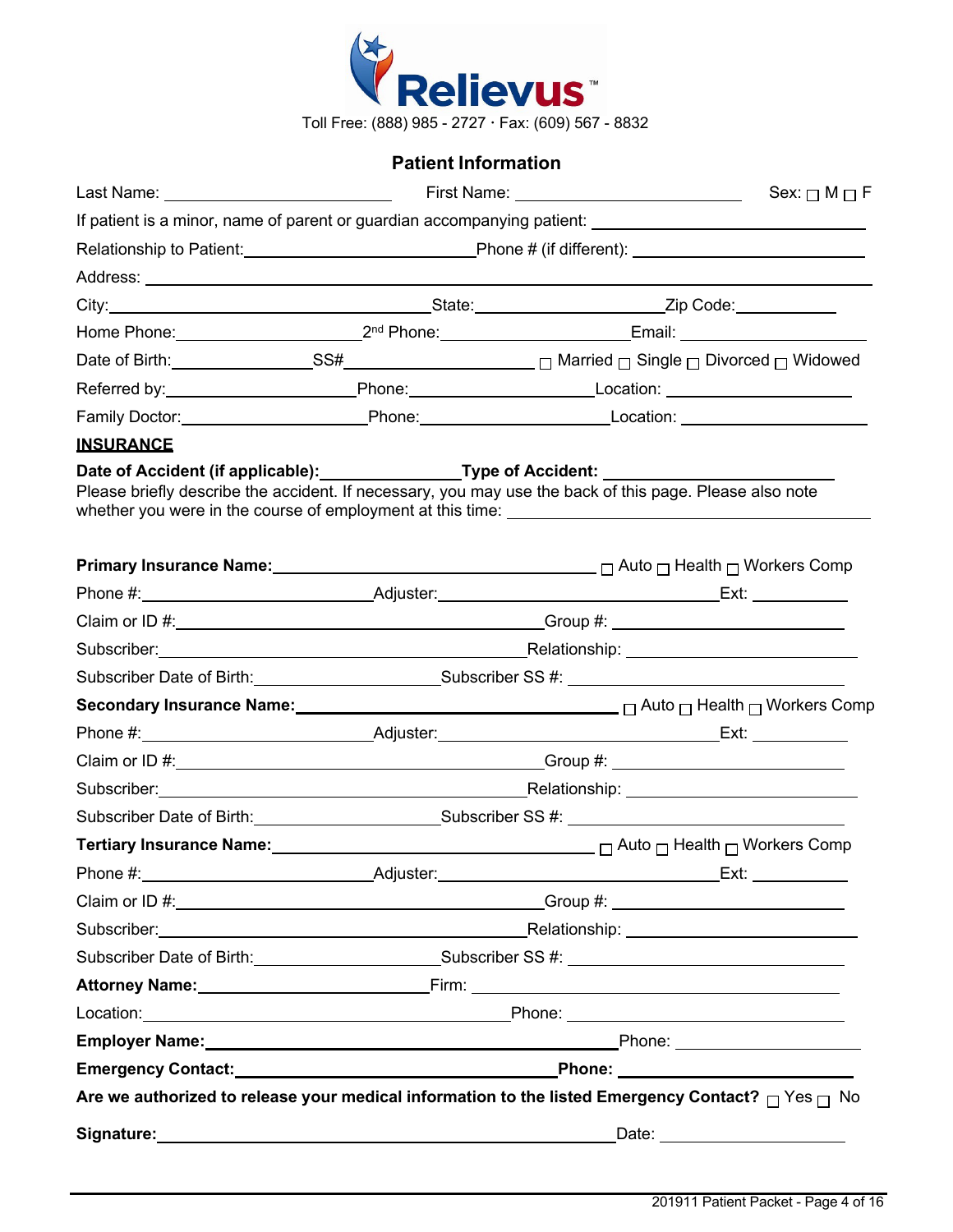

|                                                        |                               | Today's Date: _____________________                                                 |         |
|--------------------------------------------------------|-------------------------------|-------------------------------------------------------------------------------------|---------|
|                                                        |                               |                                                                                     |         |
|                                                        |                               | $\Box$ Right hand dominant $\Box$ Left hand dominant Sex: $\Box$ Male $\Box$ Female |         |
| Chief Complaints. Please circle areas of current pain: |                               |                                                                                     |         |
|                                                        |                               |                                                                                     |         |
| <b>Circle Pain Level</b>                               |                               |                                                                                     | YUN     |
| - Current Pain Level $(0 \sim 10)$ 0 1                 | $\overline{2}$                | 3<br>8<br>5<br>4<br>6                                                               | 10<br>9 |
| - Average Pain Level $(0 \sim 10)$ 0                   | 2<br>$\overline{\phantom{1}}$ | $\mathfrak{Z}$<br>8<br>5<br>6<br>4<br>7                                             | 10<br>9 |
| - Location:                                            |                               |                                                                                     |         |

- How did the pain start?  $\Box$  Work Related  $\Box$  Auto Accident  $\Box$  Athletic Injury  $\Box$  Injury at Home

□ Other: \_\_\_\_\_\_\_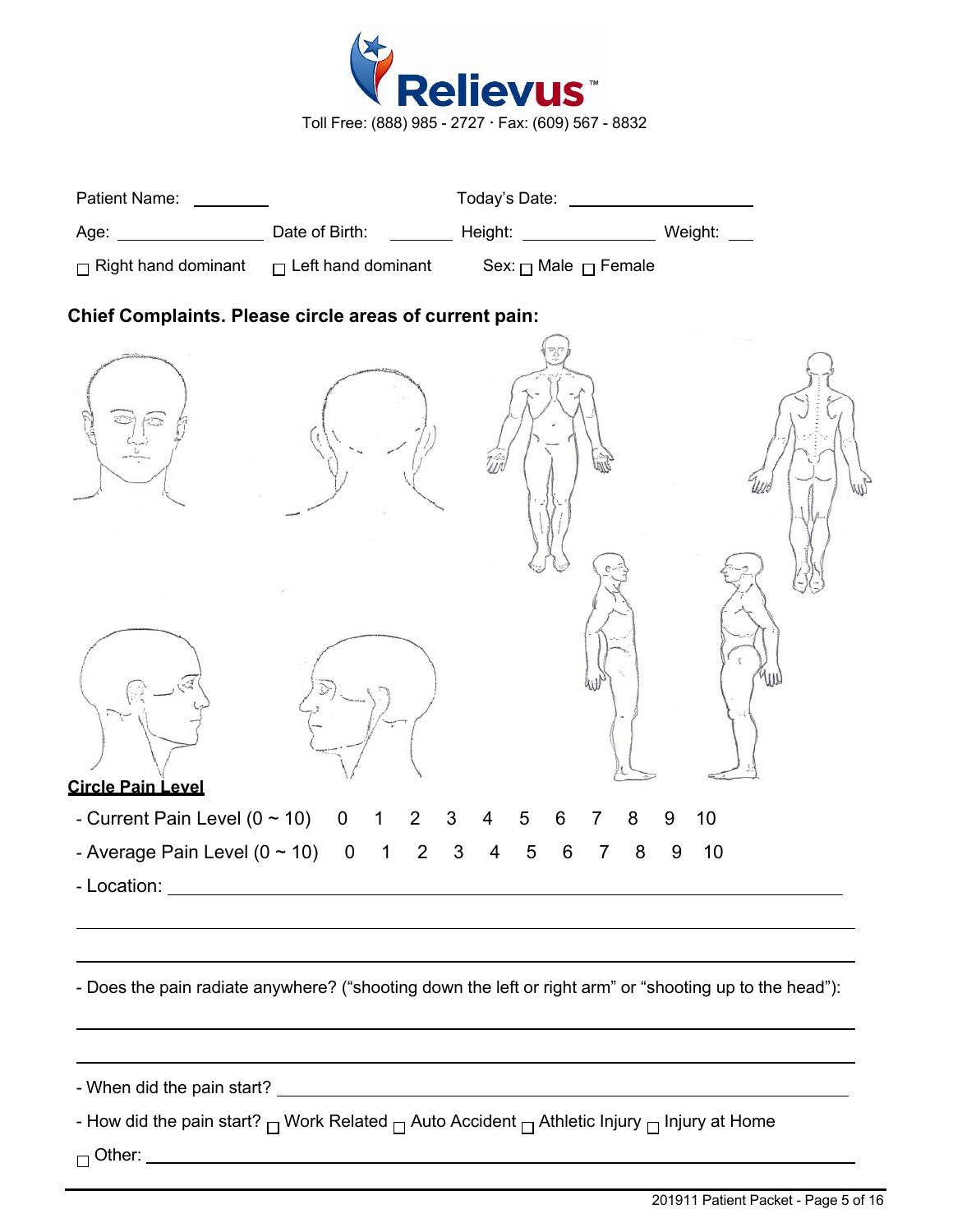| - Please describe your pain:                                                                        |                                                  |                                                                                                                                           |                      |
|-----------------------------------------------------------------------------------------------------|--------------------------------------------------|-------------------------------------------------------------------------------------------------------------------------------------------|----------------------|
|                                                                                                     |                                                  | □ Dull □ Aching □ Sharp □ Shooting □ Stabbing □ Throbbing □ Numbness □ Burning                                                            |                      |
|                                                                                                     |                                                  |                                                                                                                                           |                      |
|                                                                                                     |                                                  | - How often is your pain present? $\Box$ Occasionally $\Box$ Frequently $\Box$ Constantly                                                 |                      |
|                                                                                                     |                                                  | - Worst time of the day?  □ Morning   □ Afternoon   □ Evening   □ Night   □ All the time                                                  |                      |
|                                                                                                     |                                                  |                                                                                                                                           |                      |
|                                                                                                     |                                                  |                                                                                                                                           |                      |
|                                                                                                     |                                                  | - "Pins and needles" or tingling sensation anywhere? ____________________________                                                         |                      |
|                                                                                                     |                                                  |                                                                                                                                           |                      |
|                                                                                                     |                                                  |                                                                                                                                           |                      |
|                                                                                                     |                                                  |                                                                                                                                           |                      |
|                                                                                                     |                                                  | □ Walking □ Standing □ Lying Down □ Sitting □ Bending Forward □ Bending Backward □ Driving                                                |                      |
|                                                                                                     |                                                  | $□$ Coughing $□$ Bowel Movement $□$ Cold Weather $□$ Hot Weather $□$ Rainy Day $□$ Lifting Objects                                        |                      |
|                                                                                                     |                                                  |                                                                                                                                           |                      |
|                                                                                                     |                                                  | □ Resting □ Massage □ Exercise □ Sitting □ Lying Down □ TENS Unit □ Physical Therapy □ Chiropractic                                       |                      |
| □ Injections □ Sleeping □ Medications (Names): _____________________ □ Other: _____________________ |                                                  |                                                                                                                                           |                      |
|                                                                                                     |                                                  | - Sleeping: $\Box$ Well $\Box$ "OK" $\Box$ Terrible Sleeping How long? $\Box$ 2 hrs $\Box$ 4 hrs $\Box$ 6 hrs $\Box$ 8 hrs $\Box$ >10 hrs |                      |
|                                                                                                     |                                                  | - How often do you wake up due to pain? $\Box$ 0 $\Box$ 1 $\Box$ 2 $\Box$ 3 $\Box$ 4 $\Box$ >5 times                                      |                      |
|                                                                                                     |                                                  |                                                                                                                                           |                      |
|                                                                                                     |                                                  | - Chiropractic Treatment Location: Calcularies Chate of Last Appt: Chiropractic Treatment Location:                                       |                      |
|                                                                                                     |                                                  | - TENS Unit: $\Box$ Never Used $\Box$ I have a Unit $\Box$ Used at home daily $\Box$ Used at home as needed $\Box$ Used during PT         |                      |
| <b>Previous "Iniections" Treatments</b>                                                             |                                                  |                                                                                                                                           |                      |
| $\Box$ Epidural                                                                                     |                                                  |                                                                                                                                           |                      |
|                                                                                                     | <b>Date</b>                                      | <b>Number of Injection(s)</b>                                                                                                             | <b>Doctor's Name</b> |
| $\Box$ Facet                                                                                        | <b>Date</b>                                      | <b>Number of Injection(s)</b>                                                                                                             | <b>Doctor's Name</b> |
| $\Box$ Nerve block                                                                                  |                                                  |                                                                                                                                           |                      |
|                                                                                                     | <b>Date</b>                                      | <b>Number of Injection(s)</b>                                                                                                             | <b>Doctor's Name</b> |
| $\Box$ Joints                                                                                       | <b>Date</b>                                      | <b>Number of Injection(s)</b>                                                                                                             | <b>Doctor's Name</b> |
| $\sqcap$ Other                                                                                      |                                                  |                                                                                                                                           |                      |
|                                                                                                     | <b>Date</b>                                      | <b>Number of Injection(s)</b>                                                                                                             | <b>Doctor's Name</b> |
|                                                                                                     | □ Acupuncture___________________________________ |                                                                                                                                           |                      |
|                                                                                                     |                                                  |                                                                                                                                           |                      |
|                                                                                                     |                                                  |                                                                                                                                           |                      |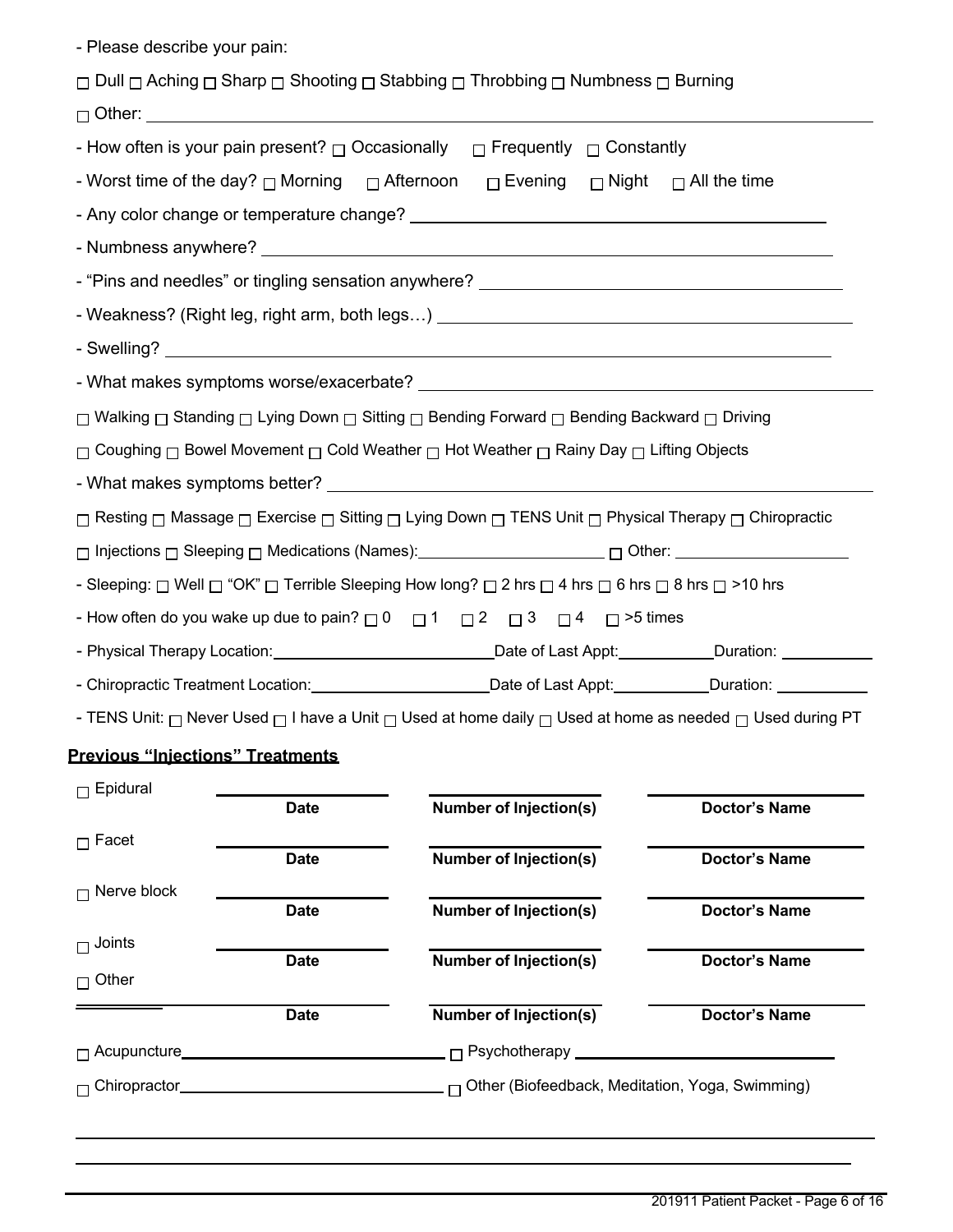### **Review of System**

| General:                 | $□$ Weight loss $□$ Weight Gain $□$ Fever $□$ Fatigue $□$ Loss of Appetite $□$ Nausea $□$ Vomiting                                                                                                                                         |
|--------------------------|--------------------------------------------------------------------------------------------------------------------------------------------------------------------------------------------------------------------------------------------|
| Skin:                    | $\Box$ Skin Problem $\Box$ Rash $\Box$ Psoriasis $\Box$ Slow healing $\Box$ Easy bruising $\Box$ Itching                                                                                                                                   |
| Neuro:                   | □ Lightheaded/dizziness □ Fainting □ Weakness □ Stroke □ Tremor □ Seizure □ Memory Loss                                                                                                                                                    |
| Eyes:                    | $\Box$ Vision Problem $\Box$ Glaucoma $\Box$ Blurred Vision $\Box$ Double Vision                                                                                                                                                           |
| ENT:                     | $\Box$ Ear pain $\Box$ Hearing loss $\Box$ Ear noises $\Box$ Nose bleed $\Box$ Sore throat $\Box$ Hoarseness $\Box$ Dental Problems                                                                                                        |
| Cardiovascular:          | $\Box$ Chest pain $\Box$ Chest Pressure $\Box$ Shortness of breath $\Box$ Irregular heart beat $\Box$ Murmurs                                                                                                                              |
| <b>Respiratory:</b>      | $\Box$ Coughing $\Box$ Difficulty breathing $\Box$ Asthma/Wheezing $\Box$ Coughing up blood                                                                                                                                                |
| <b>Gastrointestinal:</b> | $\Box$ Constipation $\Box$ Diarrhea $\Box$ Heartburn $\Box$ Bloody stool $\Box$ Pain in stomach $\Box$ Ulcers $\Box$ Hepatitis                                                                                                             |
| Genitourinary:           | D Painful urination n Frequent Urination n Bloody Urine n Kidney stone n Incontinence n Loss of libido                                                                                                                                     |
|                          | $\Box$ Sexual difficulty $\Box$ Infection                                                                                                                                                                                                  |
| Endocrine:               | $\Box$ Hypothyroidism $\Box$ Hyperthyroidism $\Box$ Diabetes $\Box$ Parathyroid problems                                                                                                                                                   |
| Hematology:              | $\Box$ Anemia $\Box$ Bleeding disorder $\Box$ Easy bleeding $\Box$ Lymphoma/Leukemia $\Box$ Sickle cell disease                                                                                                                            |
| Immunologic:             | □ Catch cold easily □ HIV/AIDS □ Fever □ Hay Fever □ Frequent Sinus Problems □ Allergies                                                                                                                                                   |
| Musculoskeletal:         | □ Arthritis □ Rheumatoid Arthritis □ Osteoarthritis □ Compression Fracture □ Head Injury □ Neck Injury                                                                                                                                     |
|                          | □ Lower back injury □ Spina trauma □ Birth trauma □ Birth defect □ Lupus □ Spina bifida □ Gout                                                                                                                                             |
|                          | $\Box$ Osteoporosis $\Box$ Muscular Dystrophy $\Box$ Muscle pain $\Box$ Scoliosis                                                                                                                                                          |
| *Women Only:             | $\Box$ Irregular periods $\Box$ Premenstrual depression $\Box$ Hot flashes $\Box$ Menstrual Cramps $\Box$ Vaginal discharge<br>$\Box$ Hysterectomy $\Box$ Breast surgery $\Box$ Nipple discharge $\Box$ Breast lumps $\Box$ Last mammogram |
| *Men Only:               | $\Box$ Burning on urination $\Box$ Dripping after urination $\Box$ Prostate problems $\Box$ Difficulty starting urination                                                                                                                  |
|                          | $\Box$ Depression $\Box$ Anxiety $\Box$ Panic attacks $\Box$ OCD $\Box$ Manic $\Box$ Bipolar $\Box$ Suicidal attempts                                                                                                                      |
| <b>Psychiatric:</b>      | $\Box$ Suicidal ideation $\Box$ Homicidal $\Box$ Hallucination $\Box$ Psychosis $\Box$ Other:                                                                                                                                              |
|                          |                                                                                                                                                                                                                                            |
|                          |                                                                                                                                                                                                                                            |

# **Past Medical History**

| □ Coronary artery disease □ Hypertension □ Murmurs □ Valvular disease □ Aneurysm<br>$\sqcap$ High Cholesterol                                       |
|-----------------------------------------------------------------------------------------------------------------------------------------------------|
| $\Box$ Asthma $\Box$ COPD $\Box$ Emphysema $\Box$ Bronchitis $\Box$ TB $\Box$ Pneumonia $\Box$ Lung Cancer<br>$\sqcap$ Other:                       |
| $\Box$ Ulcer $\Box$ Reflux $\Box$ Gastritis $\Box$ Hepatitis $\Box$ Cancer $\Box$ Bleeding $\Box$ Diverticulosis $\Box$ Other: _____                |
|                                                                                                                                                     |
| $\Box$ Diabetes $\Box$ Hypothyroidism $\Box$ Hyperthyroidism $\Box$ Other:                                                                          |
| □ Stroke □ Aneurysm □ Brain cancer □ Nerve injury □ Spinal cord injury □ Alzheimer's □ Dementia<br>$\Box$ Seizures $\Box$ Parkinson's $\Box$ Other: |
| Other: Other: Bipolar <sub>D</sub> Anxiety <sub>D</sub> Panic disorder <sub>D</sub> Psychosis <sub>D</sub> Schizophrenia <sub>D</sub> Other: Other: |
| $\Box$ Arthritis $\Box$ Rheumatoid arthritis $\Box$ Osteoarthritis $\Box$ Gout $\Box$ Osteoporosis $\Box$ Scoliosis                                 |
|                                                                                                                                                     |
|                                                                                                                                                     |
|                                                                                                                                                     |

# **Past Surgery History**

# **Allergies**

| Latex: $\Box$ Yes $\Box$ No Reaction: | <u>Contrast (Dye):</u> $\sqcap$ Yes $\sqcap$ No Reaction:                              |
|---------------------------------------|----------------------------------------------------------------------------------------|
|                                       | Allergies to any medication(s) $\Box$ Yes, please list below $\Box$ Not that I know of |

# **Current Medications** (Please list current medications)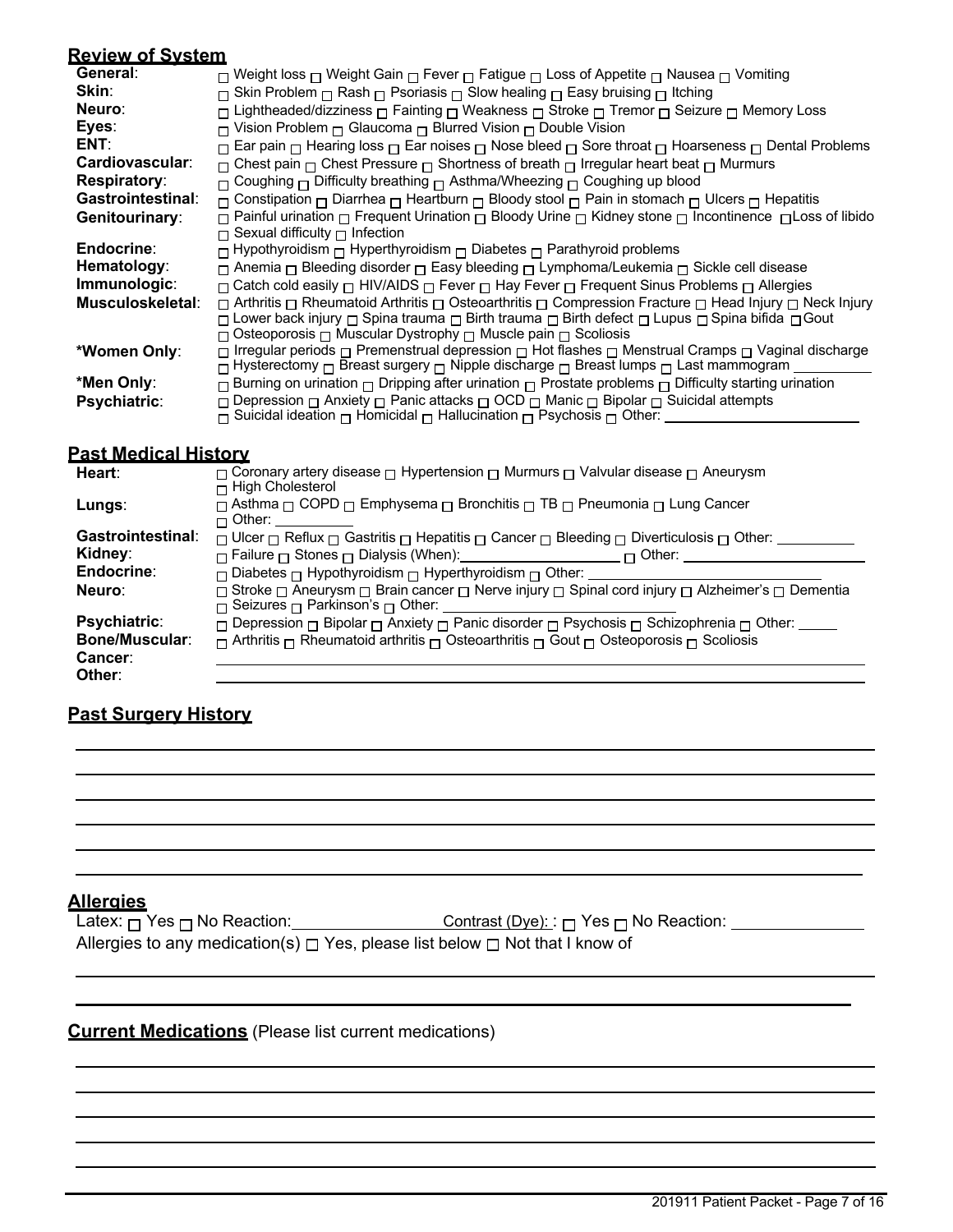**Significant Family History** (Cancer, hypertension, diabetes, depression, back pain…)

| <u>Social Historv</u>                              |              |                                                                                                                                     |       |
|----------------------------------------------------|--------------|-------------------------------------------------------------------------------------------------------------------------------------|-------|
| Alcohol:                                           | $\Box$ Never | Tobacco: □ Never □ Quit in ___________ □ Currently _____ pack per day<br>$\square$ Rarely $\square$ Moderate $\square$ Daily ______ |       |
|                                                    |              | Use of drugs: $\Box$ Never $\Box$ Occasionally $\Box$ Frequently, Type/frequency: $\Box$                                            |       |
| <b>Marital status:</b> $\qquad \qquad \Box$ Single |              | $\Box$ Married $\Box$ Separated $\Box$ Divorced $\Box$ Widowed                                                                      |       |
|                                                    |              |                                                                                                                                     |       |
|                                                    |              |                                                                                                                                     |       |
|                                                    |              | <b>Disability</b> : $\Box$ Yes $\Box$ No If yes, please list reason/type: $\Box$                                                    |       |
|                                                    |              | Litigation (Lawsuit): □ Yes □ No If Yes, against: ______________________________                                                    |       |
| Working With: <u>_____________________________</u> |              |                                                                                                                                     |       |
| <b>MRI</b> (Indicate Date):                        |              | □ Neck ______  □ Upper Back ______  □ Lower Back ______  □ Other: ___                                                               |       |
| <b>CT</b> (Indicate Date):                         |              | □ Neck ______  □ Upper Back ______  □ Lower Back ______  □ Other: ___                                                               |       |
| <b>EMG</b> (Indicate Date):                        |              | □ Neck ______  □ Upper Back ______  □ Lower Back ______  □ Other: ___                                                               |       |
|                                                    |              |                                                                                                                                     |       |
| <b>Patient Signature:</b>                          |              |                                                                                                                                     | Date: |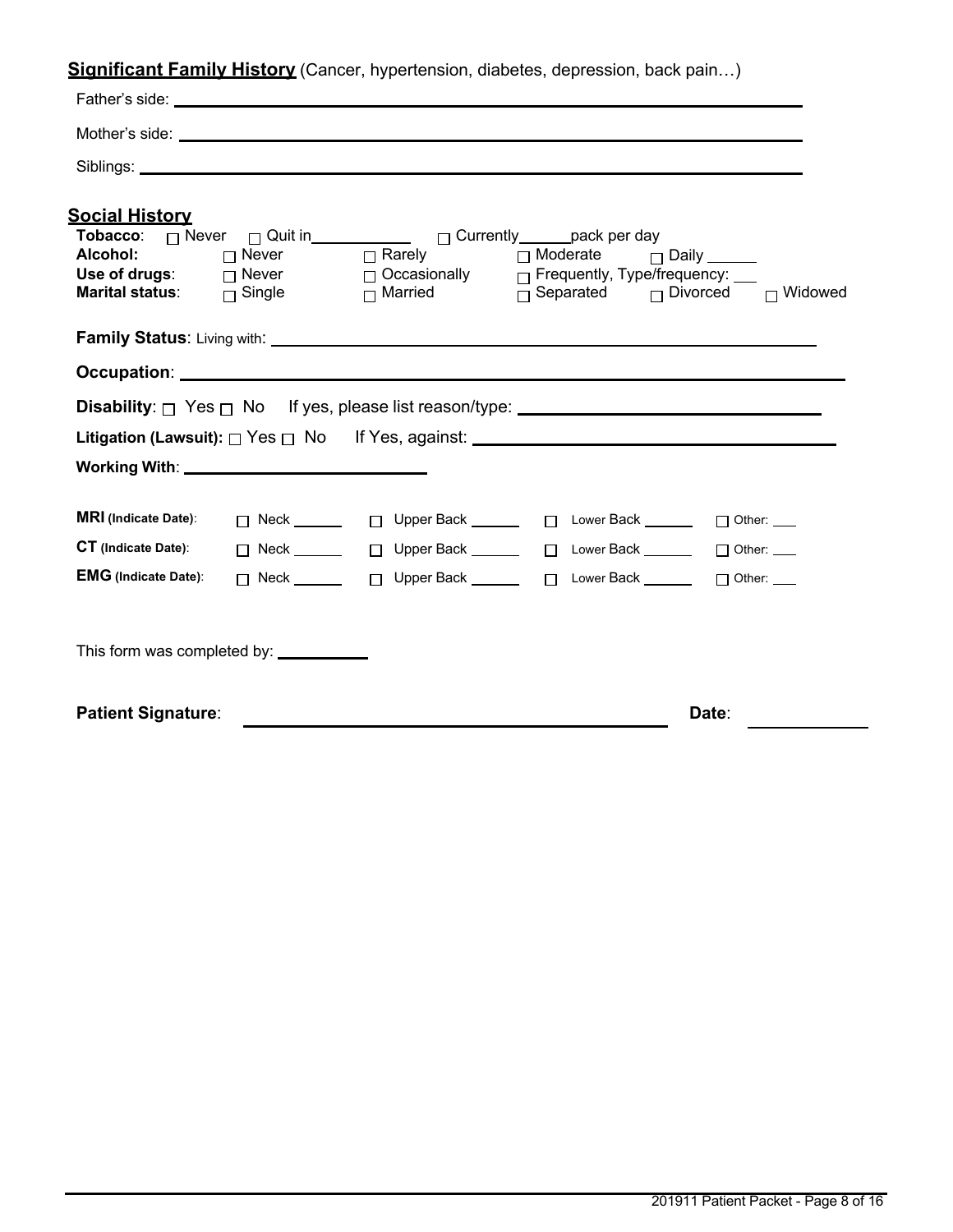

# **Opioid (Narcotic) Treatment Agreement**

I understand that in order to receive care for the treatment of pain in Relievus, I **MUST** comply with the following rules:

- 1. I **UNDERSTAND** that narcotic and controlled drug prescriptions are **MY RESPONSIBILITY** once they are placed in my hand. I **UNDERSTAND** that if anything happens to this prescription (i.e. it is lost, stolen, flushed down the toilet, etc.), I am personally responsible, and physicians, physician's assistants and/or nurse practitioners **WILL NOT** rewrite the prescription until the designated time is given.
- 2. Your narcotic and controlled drug prescription **WILL NEVER** be refilled after hours or on the weekends.
- 3. All controlled substances should be obtained at the **SAME PHARMACY**. Should the need arise to change pharmacies our office must be informed.
- 4. I **WILL** take medications at the dose and frequency prescribed. Any changes in the dose or frequency will be discussed with my physician, physician's assistant and/or nurse practitioner at Relievus. If my medications are prescribed on an every eight-hour basis, I **WILL** take these medications every eight hours. I **UNDERSTAND** that if I use more than the allowed amount or use up my medication before my appointment date, **NO MORE PILLS WILL BE GIVEN**.
- 5. I **UNDERSTAND** that narcotics and controlled drug prescriptions **WILL NOT** be phoned into the pharmacy. I **MUST** appear for my given appointment time.
- 6. I **UNDERSTAND** that if I come in at an earlier date for an appointment, my medication **WILL NOT** be given until the date of the original appointment.
- 7. I **WILL** receive prescriptions at the interval determined by physician, physician's assistant and/or nurse practitioner in Relievus.
- 8. I **WILL NOT** receive controlled substances for the treatment of pain from any source other physician, physician's assistant and/or nurse practitioner in Relievus.
- 9. I **WILL** communicate with my primary physician that I am treated at Relievus for the controlled prescribing of pain medications. I understand that Relievus has the permission to discuss all diagnostic and treatment details with the dispensing pharmacist or other professionals who provide my health care.
- 10. I **WILL** consent to random drug testing. I will **NOT** drink any alcohol beverages with pain medications. I will **NOT** use any illegal substances (cocaine, heroin, crystal methamphetamine, PCP, ecstasy, ketamine, etc.) or use any controlled substances which are not prescribed in our practice while being treated with controlled substances at Relievus. Refusal of such testing or positive results will result in prompt termination of care from Relievus.
- 11. I **WILL** safeguard my prescribed medications. I understand that these medications may be lethal or hazardous to a person that is not tolerant to its affects, especially a child.
- 12. I **WILL** comply with my scheduled appointments.
- 13. I **UNDERSTAND** that there is a possibility of impairment of thought processes, especially if this narcotic is combined with a sedative, a sleeping pill, tranquilizer or alcohol.
- 14. I **UNDERSTAND** the possible adverse effects and dependencies associated with these medications. Overdose of medication may result in injury or possible death. Other side effects may include, but are not limited to constipation, difficulty in urination, fatigue, drowsiness, nausea, itching, loss of appetite, confusion, sweating, flushing, sexual dysfunction, and or depressed respiration.
- 15. I **UNDERSTAND** that if I plan to become pregnant or become pregnant, I have to inform the physician, physician's assistant and/or nurse practitioner in Relievus immediately. I **UNDERSTAND** that if I become pregnant, a child **WILL** likely be physically dependent at birth if I continue narcotics.
- 16. You are expected to **INFORM OUR OFFICE** of any new medications or medical conditions, and of any adverse effects you experience from any of the medications that you take.
- 17. I **UNDERSTAND** that changing date, quantity or strength of medication or altering a prescription in any way, shape or form is against the law. Forged signatures are also against the law. If there is a violation this will be reported to the patient's pharmacy, local authorities and DEA.
- 18. I realize that it is **MY RESPONSIBILITY** to keep others and myself from harm, including safety of driving and the operation of machinery.
- 19. I **UNDERSTAND** that if I violate this contract, all medications from Relievus **WILL** thereafter CEASE.
- 20. I **UNDERSTAND** this mode of treatment will be stopped if any of the following occurs:
	- a) I giveaway, sell, or misuse the drugs or use other people's drugs or illegal substances;
	- b) I am noncompliant with any of the terms of this agreement;
	- c) I disrespect or harass any Relievus personnel;
	- d) I do not follow up regularly or as requested by my physician, physician's assistant and/or nurse practitioner.

**YOU ARE INFORMED** that you have the right and power to sign and be bound by this agreement, and that you have read, understand and accept all of its terms.

Patient's Name / Signature Date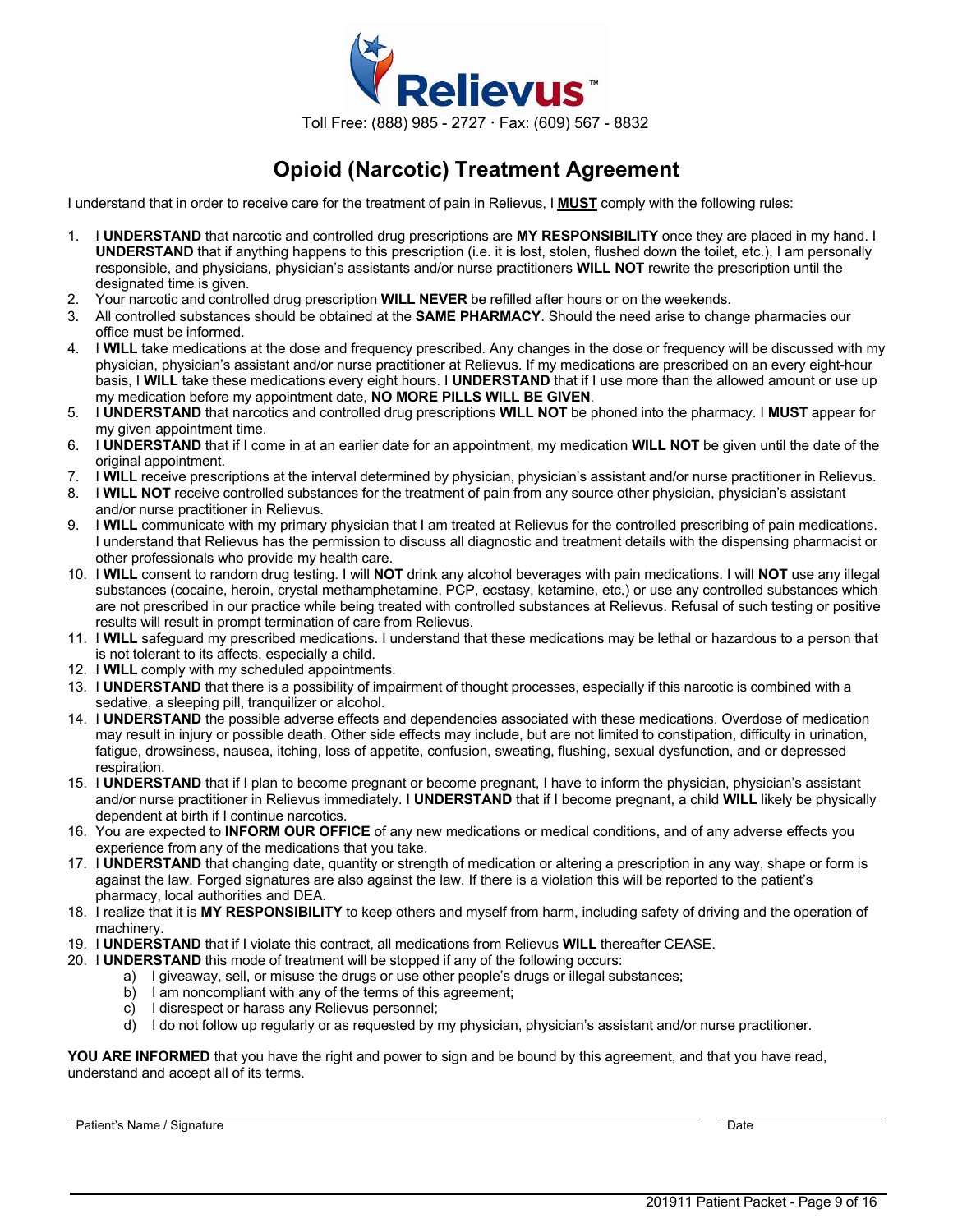

To All Patients of Relievus,

If urine toxicology results read **positive for alcohol** while you are taking opioid pain medications, our practice will **discontinue opioid pain medications** and continue any other services you may receive at our clinic or you will be **promptly discharged** from our practice due to the potential serious side effects from drinking alcohol beverages while taking **Opioid pain medication.**

Due to the drug-drug interaction and potential serious side effects from **taking both Opioid pain medications and Benzodiazepines**, our medical providers at Relievus will not prescribe any opioid pain medications if you are on any of the following benzodiazepines:

- Valium (Diazepam)
- Ativan (Lorazepam)
- Xanax (Alprazolam)
- Klonopin (Clonazepam)
- Restoril (Temazepam)
- Prosom (Estazolam)
- **1.** If you want to continue taking benzodiazepines, **opioid pain medication must be discontinued.**
- 2. Until the benzodiazepines are **completely weaned off**, any opioid pain medication will be avoided due to the serious drug-drug interaction.
- 3. If urine toxicology results read positive for any benzodiazepines while you are taking opioid pain medications, you will be promptly discharged from our practice.
- 4. If you want to continue Benzodiazepines with opioid pain medications, you will have to find another pain management practice for continuation of those medications together.
- 5. Please note, we frequently monitor the PDMP (Prescription Drug Monitoring Program) and know when you fill opioid pain medications and benzodiazepines.

## **I HAVE READ THIS FORM OR HAVE HAD IT READ TO ME. I UNDERSTAND ALL OF IT. I HAVE HAD A CHANCE TO HAVE ALL OF MY QUESTIONS REGARDING THIS TREATMENT ANSWERED TO MY SATISFACTION.**

| <b>Print Patient Name:</b> | Date |
|----------------------------|------|
| Patient Signature:         | Date |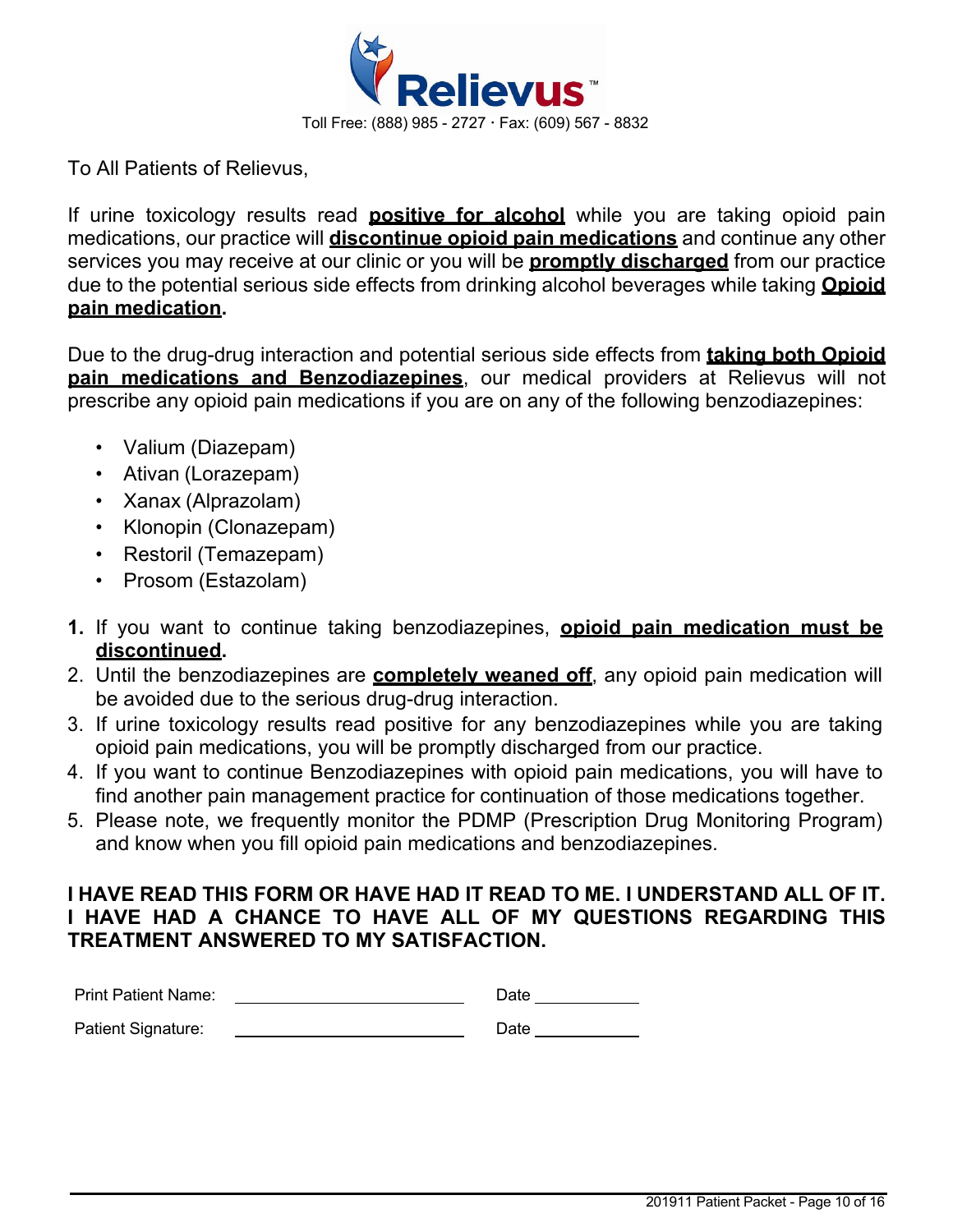

## **Consent for Opioid Therapy**

#### **Patient's Name: Date of Birth:**

I understand that the treatment with opioid pain medication is being carefully evaluated and recommended because my pain complaints are moderate to severe and other treatments have not sufficiently helped my pain. I understand that many medications can have interactions with opioids that can either increase or decrease their effect. Therefore, I have told the medical providers (physicians, nurse practitioners and/or physician assistants) at Relievus about all other medicines and treatments that I am receiving – and that I will promptly advise the medical provider at Relievus if I start to take any new medications or have new treatments. Likewise, I have told the medical providers at Relievus about my complete personal drug history and that of my family. I have been informed by the medical providers at Relievus that the initiation of a narcotic/opioid medication is a trial. Continuation of the medication is based on evidence of benefit to me from, associated side effects of, and compliance with instructions on, usage of the medication. I have also been informed by the medical providers at Relievus that continuation and any changes in dosage of the medication will be determined by pain relief, functional improvement, side effects, and adherence to usage restrictions.

### **It has been explained to me that taking narcotic/opioid medication has certain risks associated with it. These include, but are not limited to, the following:**

- Allergic reactions
- Slowing of breathing rate, slowing of reflexes or reaction time, sleepiness, drowsiness, dizziness, and/or confusion
- Impaired judgment and inability to operate machines or drive motor vehicles
- Nausea, vomiting, and/or constipation, itching
- **Overdose** (which could result in harm or even death)
- **Addiction**
- **Physical dependence or tolerance** to the pain relieving properties of the medication (This means that if my medication is stopped, reduced in dose, or rendered less effective by other medications I may be taking, I may experience runny nose, yawning, large pupils, goose bumps, abdominal pain and cramping, diarrhea, irritability, aches throughout my body, and a flu-like feeling. These can be very painful but are generally not lifethreatening.)
- Failure to provide pain relief
- Changes in sexual function (This is generally caused by reduced testosterone levels. Such reduced levels may affect mood, stamina, sexual desire and physical and sexual performance.)
- Changes in hormonal levels
- Use of these medications poses **special risks to women who are pregnant or may become pregnant**. If I plan to become pregnant or believe that I have become pregnant while taking this pain medicine, I will immediately call my obstetrician and this office to inform them. I have been advised that, should I carry a baby to delivery while taking this medication, the baby will be physically dependent upon opioids. I also understand that birth defects can occur whether or not the mother is on medicines and there is always the possibility that my child will have a birth defect while I am taking an opioid. Furthermore, I recognize that the long-term consequence on a child's development who was exposed to opioids is not understood.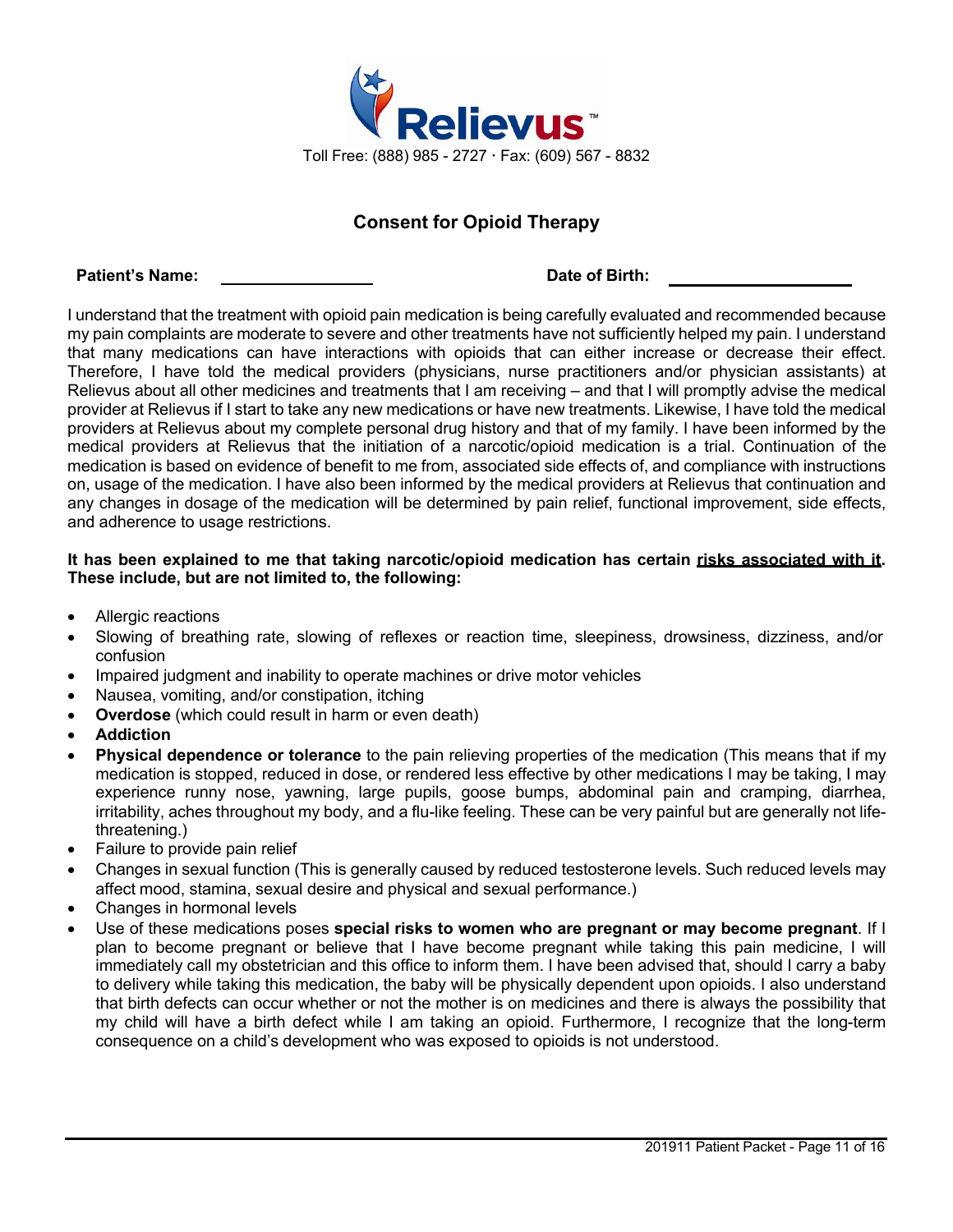### **It has been explained to me that there are other treatments that do not involve use of narcotic/opioid medications. Having been informed of these risks and potential benefits both of such medications and possible alternative treatments, I have freely consented to taking the narcotic/opioid medication.**

I would note that I have been given the opportunity of ask any questions that I may have – and that any questions that I have raised have been discussed to my satisfaction. I will take this/these medication(s) only as prescribed and I will not change the amount or dosing frequency without authorization from the medical providers at Relievus. I understand that unauthorized changes may result in my running out of medications early, and early refills may not be allowed. I also understand that if I do not take the medication correctly, I may have withdrawal reactions that may include stomach pain, sweating, anxiety, nausea, vomiting and general discomfort. I will obtain all opioids prescriptions from my physician or, during his or her absence, by the covering physician. I will not request medications outside of normal business hours. I will obtain all scheduled medications from one pharmacy. I will notify my physician if I change pharmacies.

I hereby authorize the physicians, nurse practitioners and physician assistants at Relievus to discuss all diagnostic and treatment details of my condition with the pharmacists at the dispensing pharmacy. I will submit to random urine and/or blood drug tests as requested by the medical providers at Relievus to monitor my treatment. I understand that the presence of any unauthorized substances in my urine or blood may prompt referral for assessment of addiction or chemical dependency and could result in discontinuation of further opioid prescriptions.I also understand that failure to follow these rules may lead to my no longer being treated by the medical providersat Relievus. I will not share, sell or otherwise permit others to have access to these medications.

**I HAVE READ THIS FORM (Page 1 and Page 2) OR HAVE HAD IT (Page 1 and Page 2) READ TO ME. I UNDERSTAND ALL OF IT. I HAVE HAD A CHANCE TO HAVE ALL OF MY QUESTIONS REGARDING THIS TREATMENT ANSWERED TO MY SATISFACTION. BY SIGNING THIS FORM VOLUNTARILY, I GIVE MY CONSENT FOR THE TREATMENT OF MY PAIN WITH OPIOID PAIN MEDICINES. I UNDERSTAND AND AGREE THAT FAILURE TO ADHERE TO THESE POLICIES WILL BE CONSIDERED NONCOMPLIANCE AND MAY RESULT IN CESSATION OF OPIOID PRESCRIBING AND POSSIBLE DISMISSAL FROM RELIEVUS.**

Patient Print Name **Patient Signature** Patient Signature Date **Date**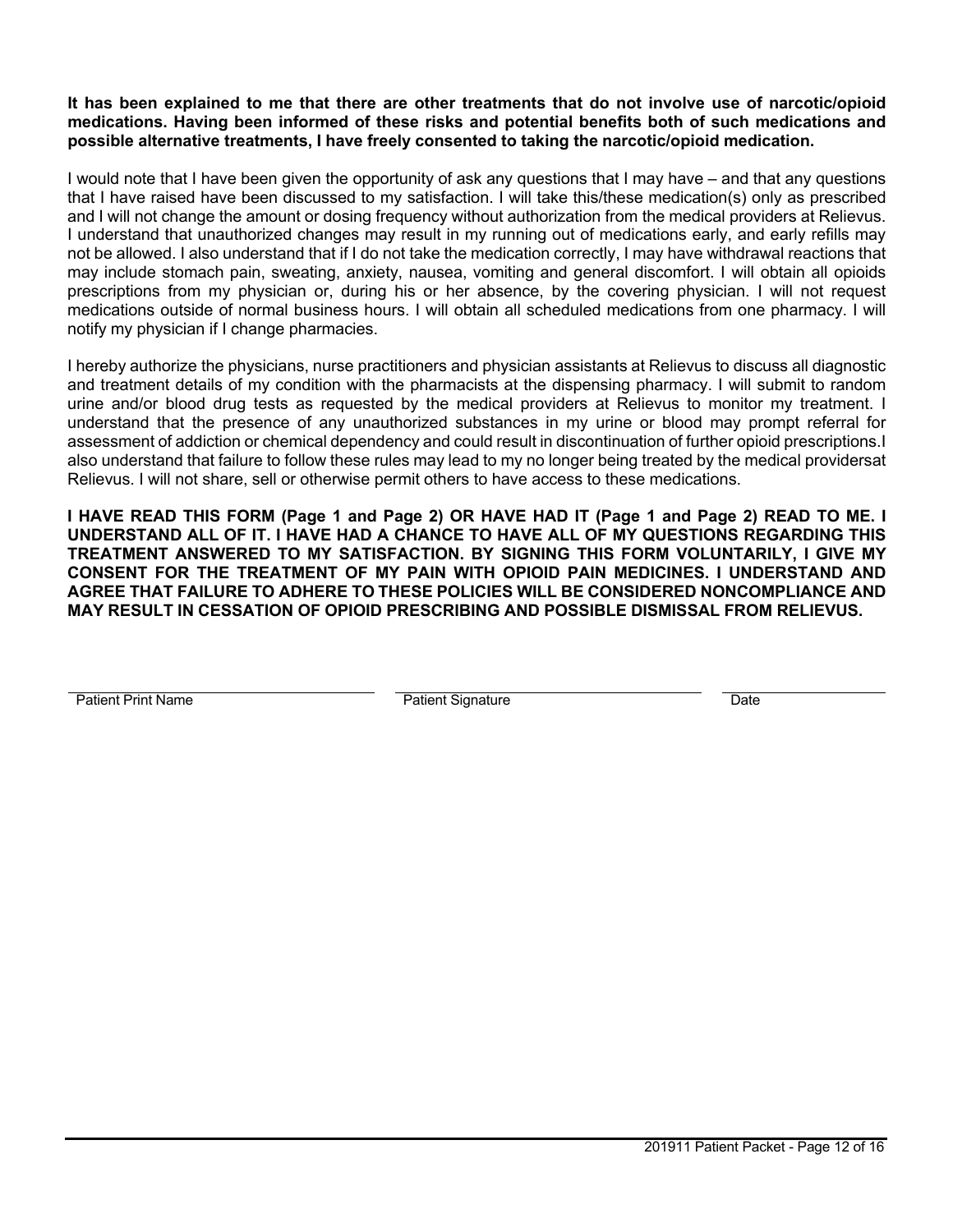

| <b>All PATIENTS! -- Mark each box that applies</b>     |                         | <b>Male</b>                                  |  |
|--------------------------------------------------------|-------------------------|----------------------------------------------|--|
|                                                        |                         | (These boxes are for<br>Doctors / PAs / NPs) |  |
| $\Box$ Your current age is between 16 – 45 years old   | $\mathbf{1}$            | $\mathbf{1}$                                 |  |
| $\Box$ History of preadolescent sexual abuse           | 3                       | $\boldsymbol{0}$                             |  |
| Family history of substance abuse                      |                         |                                              |  |
| $\Box$ Family history of alcohol abuse                 | $\mathbf{1}$            | 3                                            |  |
| Family history of illegal drug abuse<br>$\Box$         | $\boldsymbol{2}$        | 3                                            |  |
| Family history of prescribed drug abuse<br>□           | $\overline{\mathbf{4}}$ | $\overline{\mathbf{4}}$                      |  |
| Personal history of substance abuse                    |                         |                                              |  |
| $\Box$ Personal history of alcohol abuse               | $\mathbf{3}$            | $\overline{\mathbf{3}}$                      |  |
| $\Box$ Personal history of illegal drug abuse          | 4                       | $\overline{\mathbf{4}}$                      |  |
| $\Box$ Personal history of prescribed drug abuse       | 5                       | 5                                            |  |
| <b>Psychological disease</b>                           |                         |                                              |  |
| □ Personal history of ADD, OCD, Bipolar, Schizophrenia | $\boldsymbol{2}$        | $\boldsymbol{2}$                             |  |
| $\Box$ Personal history of Depression                  | $\mathbf{1}$            | $\mathbf{1}$                                 |  |
| <b>Total</b>                                           |                         |                                              |  |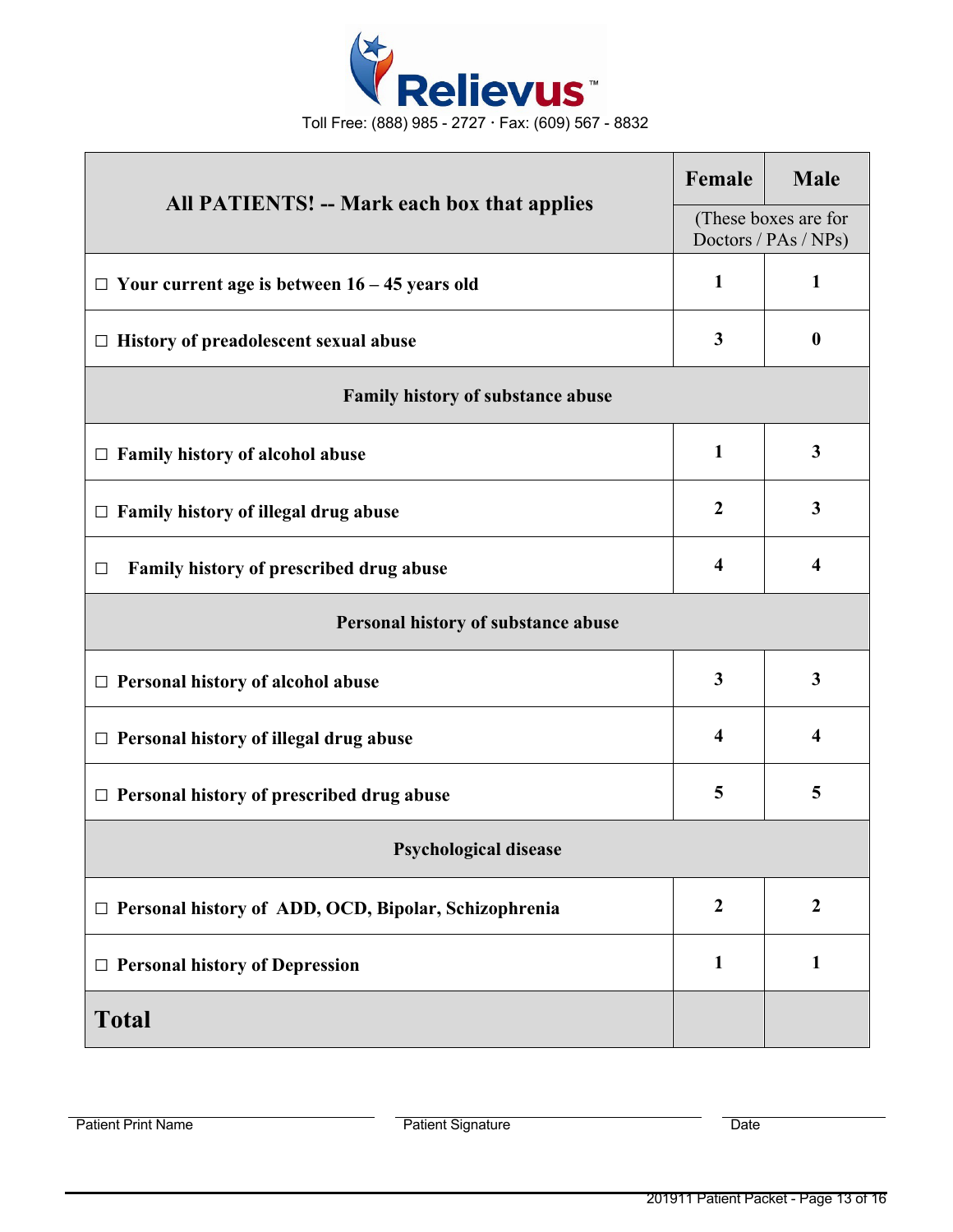

### **Authorization and Consent**

I request that payment of authorized Medicare Benefits be made on my behalf to **Relievus** for any services furnished me by **Relievus.** I authorize any holder of medical information about me to release to the Health Care Financing Administration and its agents or any information needed to determine these benefits or the benefits payable to related services. I permit a copy of this authorization to be used in place of the original and request payment of medical insurance benefits to myself or to the party who accepts assignment.

I request that payment of authorized Medigap Benefits be made on my behalf to **Relievus** for any services furnished to me by **Relievus.** I authorize any holder of medical information about me to release to my insurance carrier or any information needed to determine the benefits payable for related services.

**AUTHORIZATION** to release information and payment request. I certify that the service(s) covered by this claim have been received and I request that payment for these services be made on my behalf. I authorize any holder of medical or other information about me to release to the Division of Medical Assistance and Health Services or its authorized agents any information needed for this or a related claim.

**ASSIGNMENT OF INSURANCE BENEFITS**: I irrevocably assign all payments to **Relievus** for medical insurance benefits including any Major Medical Benefits otherwise payable to me under the terms of my policy but not to exceed the balance due to **Relievus** for services performed during this period of treatment. In making this assignment, I understand and agree that I am financially responsible to the above party for charges not paid under this insurance policy. I permit a copy of this authorization to be used in place of the original.

**RELEASE OF INFORMATION**: **Relievus** may disclose any or all parts of the clinical record to me, my insurance company(s) or employer(s) for purposes of satisfying charges billed by **Relievus**. I further understand that it may be necessary for **Relievus** to contact my past or present employer(s) in regards to this claim. This authorization does not cover 3rd party liability claims.

**GUARANTEE OF ACCOUNT**: **Relievus,** for and in consideration of services rendered by **Relievus** to the below named patient, the undersigned (jointly and severally, if more than one) guarantees payment of all charges incurred for said patient in accordance with the policy of payment of such bills. There will also be added 35% collection and reasonable attorney fee if your account goes to a collection agency.

### **THE UNDERSIGNED CERTIFIES THAT EACH HAS READ AND UNDERSTANDS THE ABOVE TERMS AND CONDITIONS.**

Patient/Legal Representative Name **Patient/Legal Representative Signature** Patient/Legal Representative Signature **Patient**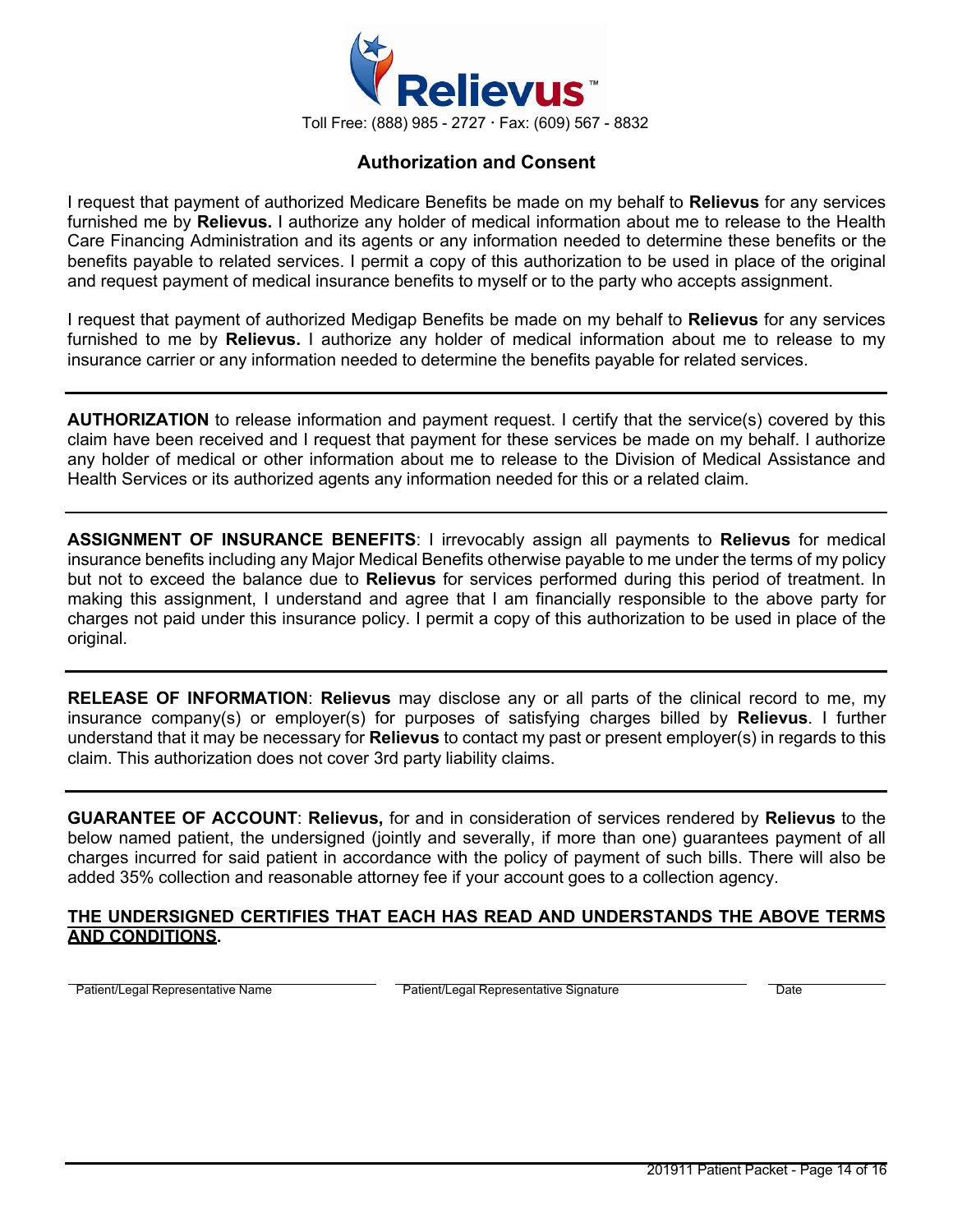

## **Authorization for Release of Information**

| Name of Patient: Name of Patient:                                                                                                                                                                                                                                                                                                                                                                                                                                                                                                                                                                                                                                                                              | Date: the contract of the contract of the contract of the contract of the contract of the contract of the contract of the contract of the contract of the contract of the contract of the contract of the contract of the cont                                                                  |  |  |
|----------------------------------------------------------------------------------------------------------------------------------------------------------------------------------------------------------------------------------------------------------------------------------------------------------------------------------------------------------------------------------------------------------------------------------------------------------------------------------------------------------------------------------------------------------------------------------------------------------------------------------------------------------------------------------------------------------------|-------------------------------------------------------------------------------------------------------------------------------------------------------------------------------------------------------------------------------------------------------------------------------------------------|--|--|
| Relievus is authorized to release protected health information about the above-named patient to the entities named<br>below. The purpose is to inform the patient or others in keeping with the patient's instructions.                                                                                                                                                                                                                                                                                                                                                                                                                                                                                        |                                                                                                                                                                                                                                                                                                 |  |  |
| <b>Entity to Receive Information</b><br>Check each person/entity below that you approve to<br>receive information.                                                                                                                                                                                                                                                                                                                                                                                                                                                                                                                                                                                             | Description of Information to be Release<br>Check each item below that can be given to the<br>person/entity as indicated on the left.                                                                                                                                                           |  |  |
| Voicemail                                                                                                                                                                                                                                                                                                                                                                                                                                                                                                                                                                                                                                                                                                      | <b>Results of Lab tests/x-rays</b>                                                                                                                                                                                                                                                              |  |  |
| <b>Spouse (Provide Name &amp; Phone Number)</b>                                                                                                                                                                                                                                                                                                                                                                                                                                                                                                                                                                                                                                                                | <b>Financial</b>                                                                                                                                                                                                                                                                                |  |  |
| <b>Parent (Provide Name &amp; Phone Number)</b>                                                                                                                                                                                                                                                                                                                                                                                                                                                                                                                                                                                                                                                                | <b>Financial</b><br>$\Box$ Medical as follows: $\Box$ and $\Box$ and $\Box$ and $\Box$ and $\Box$ and $\Box$ and $\Box$ and $\Box$ and $\Box$ and $\Box$ and $\Box$ and $\Box$ and $\Box$ and $\Box$ and $\Box$ and $\Box$ and $\Box$ and $\Box$ and $\Box$ and $\Box$ and $\Box$ and $\Box$ an |  |  |
| <b>Other (Provide Name &amp; Phone Number)</b>                                                                                                                                                                                                                                                                                                                                                                                                                                                                                                                                                                                                                                                                 | <b>Financial</b>                                                                                                                                                                                                                                                                                |  |  |
| <b>Patient Information</b><br>I understand that I have the right to revoke this authorization at any time and that I have the right to inspect or copy<br>the protected health information to be disclosed as described in this document. I understand that a revocation is not<br>effective in cases where the information has already been disclosed, but will be effective going forward.<br>I understand that information used or disclosed as a result of this arbitration may be subject to redisclosure by the<br>recipient and may no longer be protected by federal or state law.<br>I understand that I have the right to refuse this authorization and that my treatment will not be conditioned on |                                                                                                                                                                                                                                                                                                 |  |  |
| signing. This authorization shall be in effect until revoked by the patient.                                                                                                                                                                                                                                                                                                                                                                                                                                                                                                                                                                                                                                   |                                                                                                                                                                                                                                                                                                 |  |  |

Patient/Legal Representative Name **Patient/Legal Representative Signature** Patient/Legal Representative Signature